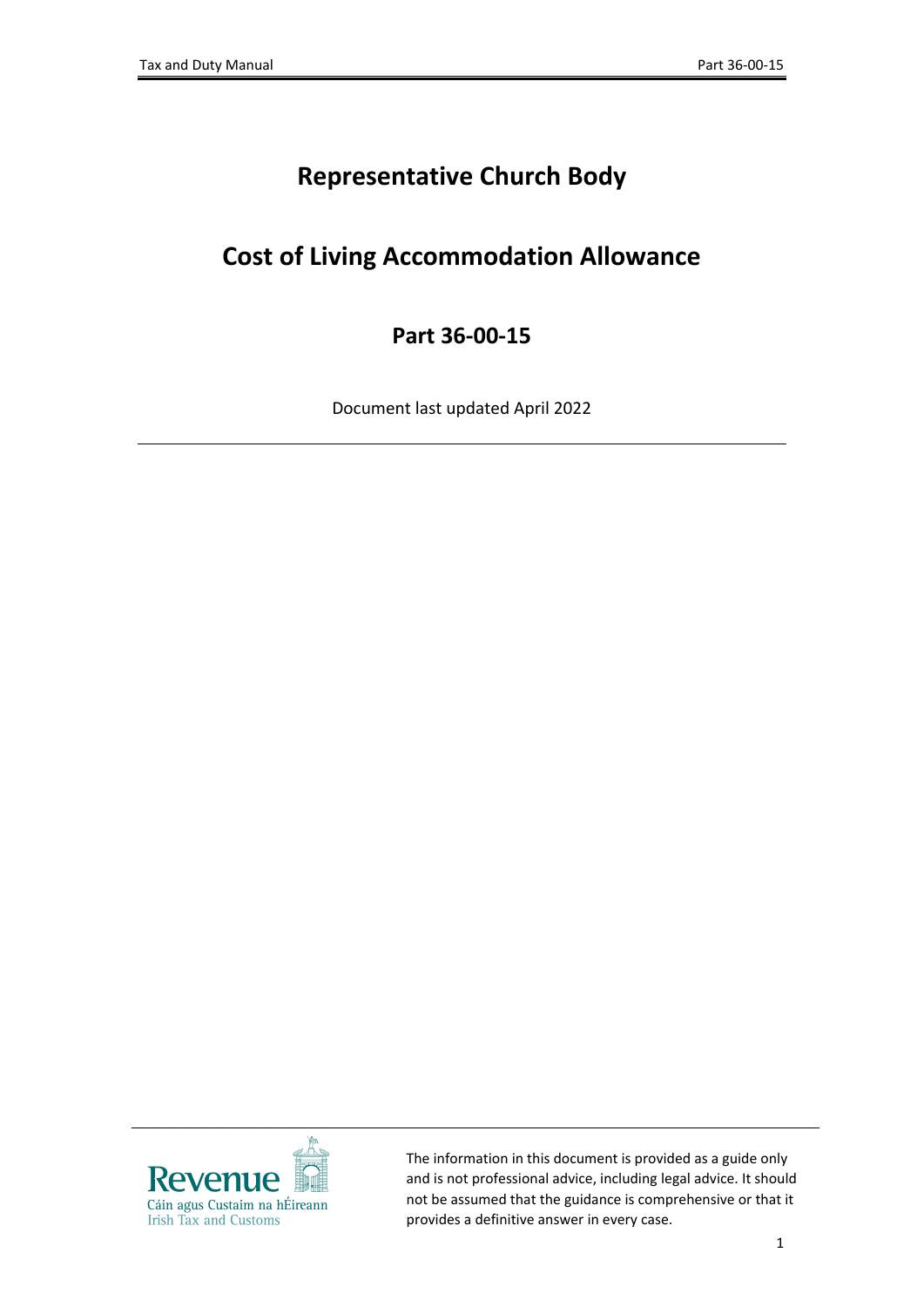#### 1. Introduction

Section 837 of the Taxes Consolidation Act 1997 entitles a member of the clergy or a minister of any religious denomination to claim certain deductions against any profits, fees or emoluments arising from his or her profession. Primarily, deductions are allowed in respect of expenses incurred by a clergy member or minister, wholly, exclusively and necessarily in the performance of his or her duties.

In the case of the Representative Church Body (RCB), the "Cost of Living Allowance" (COLA), reimbursed by resolution of the Select Vestry of the RCB and included in the total stipend made in a year to a clergy member or minister, is allowed, subject to certain limits, as a deduction in arriving at the profit assessable under Case II of Schedule D. In practice, a RCB clergy member or minister claims the COLA as a deduction in arriving at the assessable profit included in his or her annual Income Tax Return.

The COLA is reviewed annually to take account of the Consumer Price Index.

#### 2. Summary of Annual Allowances

|                        | 2021   | 2020   | 2019   | 2018   | 2017   |
|------------------------|--------|--------|--------|--------|--------|
| <b>Basic Allowance</b> | €3,687 | €3,498 | €3,467 | €3,450 | €3,436 |
| <b>Max Allowance</b>   | €4,498 | €4,268 | €4,230 | €4,209 | €4,192 |

The annual allowances which apply for the years 2017 to 2021 are as follows:

Where an amount greater than the basic allowance is reimbursed to a clergy member or minister, the allowable deduction is calculated at the basic rate plus an additional amount which is one-fourth of the excess over the basic rate, subject to the relevant maximum allowance shown above.